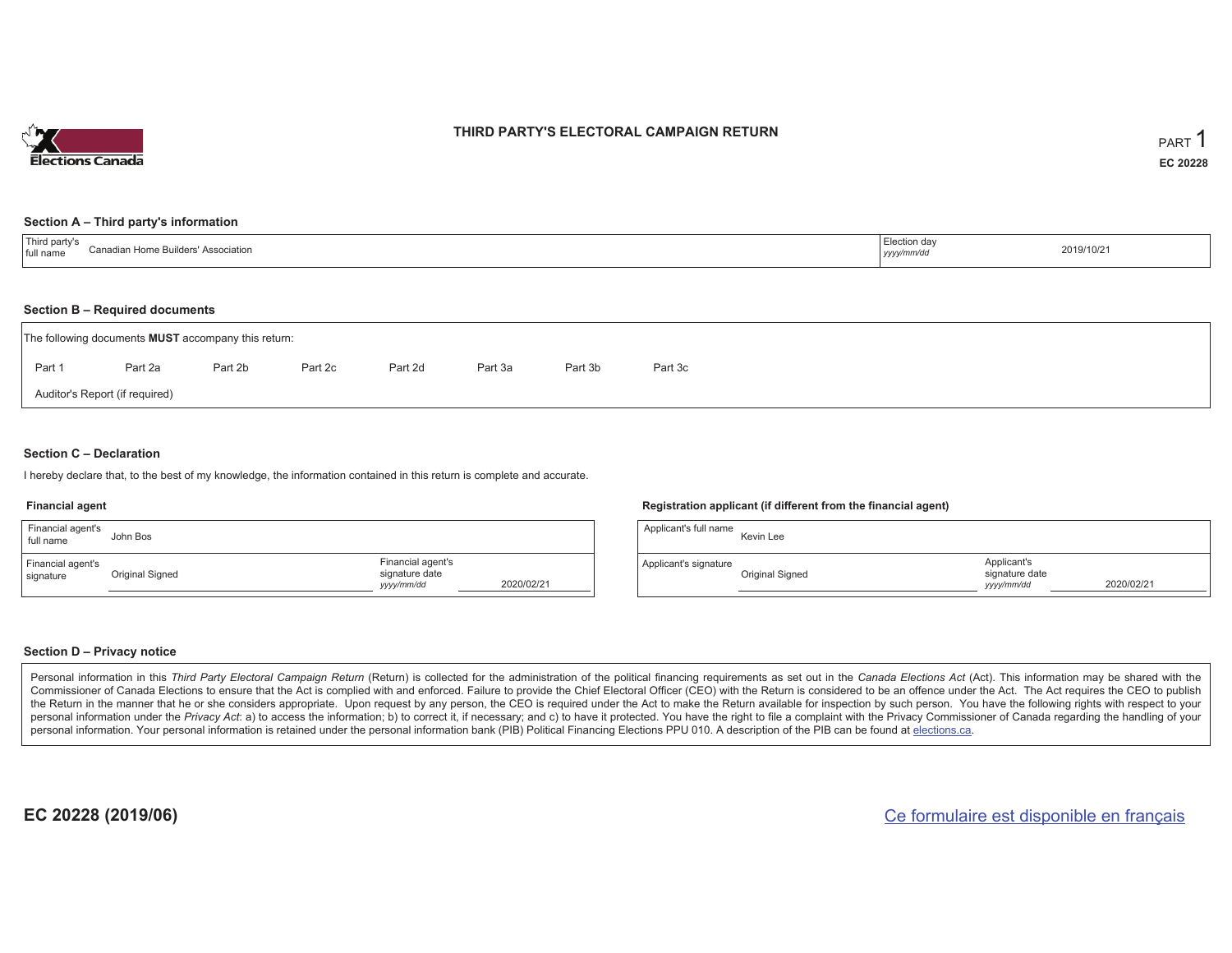

### **THIRD PARTY'S ELECTORAL CAMPAIGN RETURN HIRD PARTY'S ELECTORAL CAMPAIGN RETURN<br>Statement of monetary contributions received PART 2a**

**EC 20228**

| No.                                           | Full name | <b>Street</b><br>no. | <b>Street</b> | Apt. | City | Prov./<br>Terr. | Postal<br>code | Date<br>received<br>yyyy/mm/dd                                                      | Individual | <b>Business /</b><br>Commercial<br>organization | Government | Trade union  | Corporation<br>capital | Unincorporated<br>without share organization or<br>association |
|-----------------------------------------------|-----------|----------------------|---------------|------|------|-----------------|----------------|-------------------------------------------------------------------------------------|------------|-------------------------------------------------|------------|--------------|------------------------|----------------------------------------------------------------|
|                                               |           |                      |               |      |      |                 |                |                                                                                     | \$         | \$                                              | \$         | $\mathbf{s}$ | \$                     | \$                                                             |
|                                               |           |                      |               |      |      |                 |                |                                                                                     |            |                                                 |            |              |                        |                                                                |
|                                               |           |                      |               |      |      |                 |                |                                                                                     |            |                                                 |            |              |                        |                                                                |
|                                               |           |                      |               |      |      |                 |                |                                                                                     |            |                                                 |            |              |                        |                                                                |
|                                               |           |                      |               |      |      |                 |                |                                                                                     |            |                                                 |            |              |                        |                                                                |
|                                               |           |                      |               |      |      |                 |                |                                                                                     |            |                                                 |            |              |                        |                                                                |
|                                               |           |                      |               |      |      |                 |                |                                                                                     |            |                                                 |            |              |                        |                                                                |
|                                               |           |                      |               |      |      |                 |                |                                                                                     |            |                                                 |            |              |                        |                                                                |
|                                               |           |                      |               |      |      |                 |                |                                                                                     |            |                                                 |            |              |                        |                                                                |
|                                               |           |                      |               |      |      |                 |                |                                                                                     |            |                                                 |            |              |                        |                                                                |
|                                               |           |                      |               |      |      |                 |                |                                                                                     |            |                                                 |            |              |                        |                                                                |
|                                               |           |                      |               |      |      |                 |                |                                                                                     |            |                                                 |            |              |                        |                                                                |
|                                               |           |                      |               |      |      |                 |                |                                                                                     |            |                                                 |            |              |                        |                                                                |
|                                               |           |                      |               |      |      |                 |                |                                                                                     |            |                                                 |            |              |                        |                                                                |
|                                               |           |                      |               |      |      |                 |                |                                                                                     |            |                                                 |            |              |                        |                                                                |
|                                               |           |                      |               |      |      |                 |                |                                                                                     |            |                                                 |            |              |                        |                                                                |
|                                               |           |                      |               |      |      |                 |                | Totals carried forward from previous page \$                                        |            |                                                 |            |              |                        |                                                                |
|                                               |           |                      |               |      |      |                 |                | Total amount of monetary contributions by contributors who gave over \$200 (A)      |            |                                                 |            |              |                        |                                                                |
|                                               |           |                      |               |      |      |                 |                | Number of contributors who gave over \$200                                          |            |                                                 |            |              |                        |                                                                |
|                                               |           |                      |               |      |      |                 |                | Total amount of monetary contributions by contributors who gave \$200 or less $(B)$ |            |                                                 |            |              |                        |                                                                |
| Number of contributors who gave \$200 or less |           |                      |               |      |      |                 |                |                                                                                     |            |                                                 |            |              |                        |                                                                |
|                                               |           |                      |               |      |      |                 |                | Total amount of all monetary contributions (A+B)                                    |            |                                                 |            |              |                        |                                                                |
|                                               |           |                      |               |      |      |                 |                | Number of contributors who gave monetary contributions                              |            |                                                 |            |              |                        |                                                                |

| Third<br>l party | 1 Home Builders'<br><b>Association</b><br>Canadian | $\cdots$<br>  Election day<br>yyyy/mm/dd | 2019/10/2 | Page |  |  |  |
|------------------|----------------------------------------------------|------------------------------------------|-----------|------|--|--|--|
|------------------|----------------------------------------------------|------------------------------------------|-----------|------|--|--|--|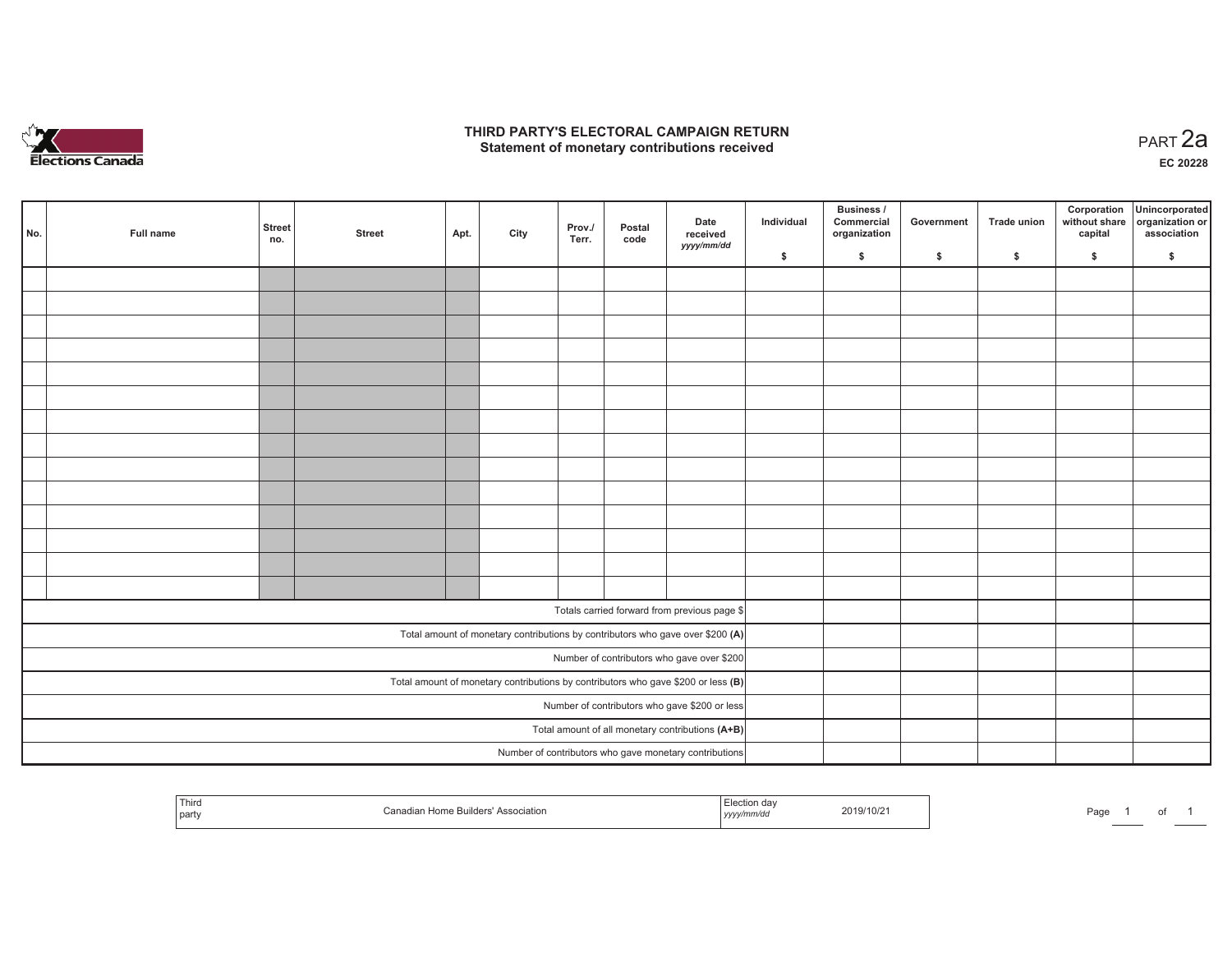

## **THIRD PARTY'S ELECTORAL CAMPAIGN RETURN**  THIRD PARTY'S ELECTORAL CAMPAIGN RETURN<br>Statement of non-monetary contributions received<br> **PART 2b**

of 1

| No.                                                                                     | Full name | <b>Street</b><br>no. | <b>Street</b> | Apt. | City | Prov./<br>Terr. | Postal<br>code | Date<br>received<br>yyyy/mm/dd                                                     | Individual | <b>Business /</b><br>Commercial<br>organization | Government   | Trade union  | Corporation<br>capital | Unincorporated<br>without share organization or<br>association |
|-----------------------------------------------------------------------------------------|-----------|----------------------|---------------|------|------|-----------------|----------------|------------------------------------------------------------------------------------|------------|-------------------------------------------------|--------------|--------------|------------------------|----------------------------------------------------------------|
|                                                                                         |           |                      |               |      |      |                 |                |                                                                                    | \$         | \$                                              | $\mathsf{s}$ | $\mathbf{s}$ | \$                     | \$                                                             |
|                                                                                         |           |                      |               |      |      |                 |                |                                                                                    |            |                                                 |              |              |                        |                                                                |
|                                                                                         |           |                      |               |      |      |                 |                |                                                                                    |            |                                                 |              |              |                        |                                                                |
|                                                                                         |           |                      |               |      |      |                 |                |                                                                                    |            |                                                 |              |              |                        |                                                                |
|                                                                                         |           |                      |               |      |      |                 |                |                                                                                    |            |                                                 |              |              |                        |                                                                |
|                                                                                         |           |                      |               |      |      |                 |                |                                                                                    |            |                                                 |              |              |                        |                                                                |
|                                                                                         |           |                      |               |      |      |                 |                |                                                                                    |            |                                                 |              |              |                        |                                                                |
|                                                                                         |           |                      |               |      |      |                 |                |                                                                                    |            |                                                 |              |              |                        |                                                                |
|                                                                                         |           |                      |               |      |      |                 |                |                                                                                    |            |                                                 |              |              |                        |                                                                |
|                                                                                         |           |                      |               |      |      |                 |                |                                                                                    |            |                                                 |              |              |                        |                                                                |
|                                                                                         |           |                      |               |      |      |                 |                |                                                                                    |            |                                                 |              |              |                        |                                                                |
|                                                                                         |           |                      |               |      |      |                 |                |                                                                                    |            |                                                 |              |              |                        |                                                                |
|                                                                                         |           |                      |               |      |      |                 |                |                                                                                    |            |                                                 |              |              |                        |                                                                |
|                                                                                         |           |                      |               |      |      |                 |                |                                                                                    |            |                                                 |              |              |                        |                                                                |
|                                                                                         |           |                      |               |      |      |                 |                |                                                                                    |            |                                                 |              |              |                        |                                                                |
|                                                                                         |           |                      |               |      |      |                 |                | Totals carried forward from previous page \$                                       |            |                                                 |              |              |                        |                                                                |
|                                                                                         |           |                      |               |      |      |                 |                |                                                                                    |            |                                                 |              |              |                        |                                                                |
|                                                                                         |           |                      |               |      |      |                 |                | Total amount of non-monetary contributions by contributors who gave over \$200 (A) |            |                                                 |              |              |                        |                                                                |
|                                                                                         |           |                      |               |      |      |                 |                | Number of contributors who gave over \$200                                         |            |                                                 |              |              |                        |                                                                |
| Total amount of non-monetary contributions by contributors who gave \$200 or less $(B)$ |           |                      |               |      |      |                 |                |                                                                                    |            |                                                 |              |              |                        |                                                                |
|                                                                                         |           |                      |               |      |      |                 |                | Number of contributors who gave \$200 or less                                      |            |                                                 |              |              |                        |                                                                |
|                                                                                         |           |                      |               |      |      |                 |                | Total amount of all non-monetary contributions (A+B)                               |            |                                                 |              |              |                        |                                                                |
|                                                                                         |           |                      |               |      |      |                 |                | Number of contributors who gave non-monetary contributions                         |            |                                                 |              |              |                        |                                                                |

| Third<br>crion da<br><b>Association</b><br>I party<br>mm/aa<br>,,,,, | 2019/10/21 | Page<br><b>Contract Contract</b> |
|----------------------------------------------------------------------|------------|----------------------------------|
|----------------------------------------------------------------------|------------|----------------------------------|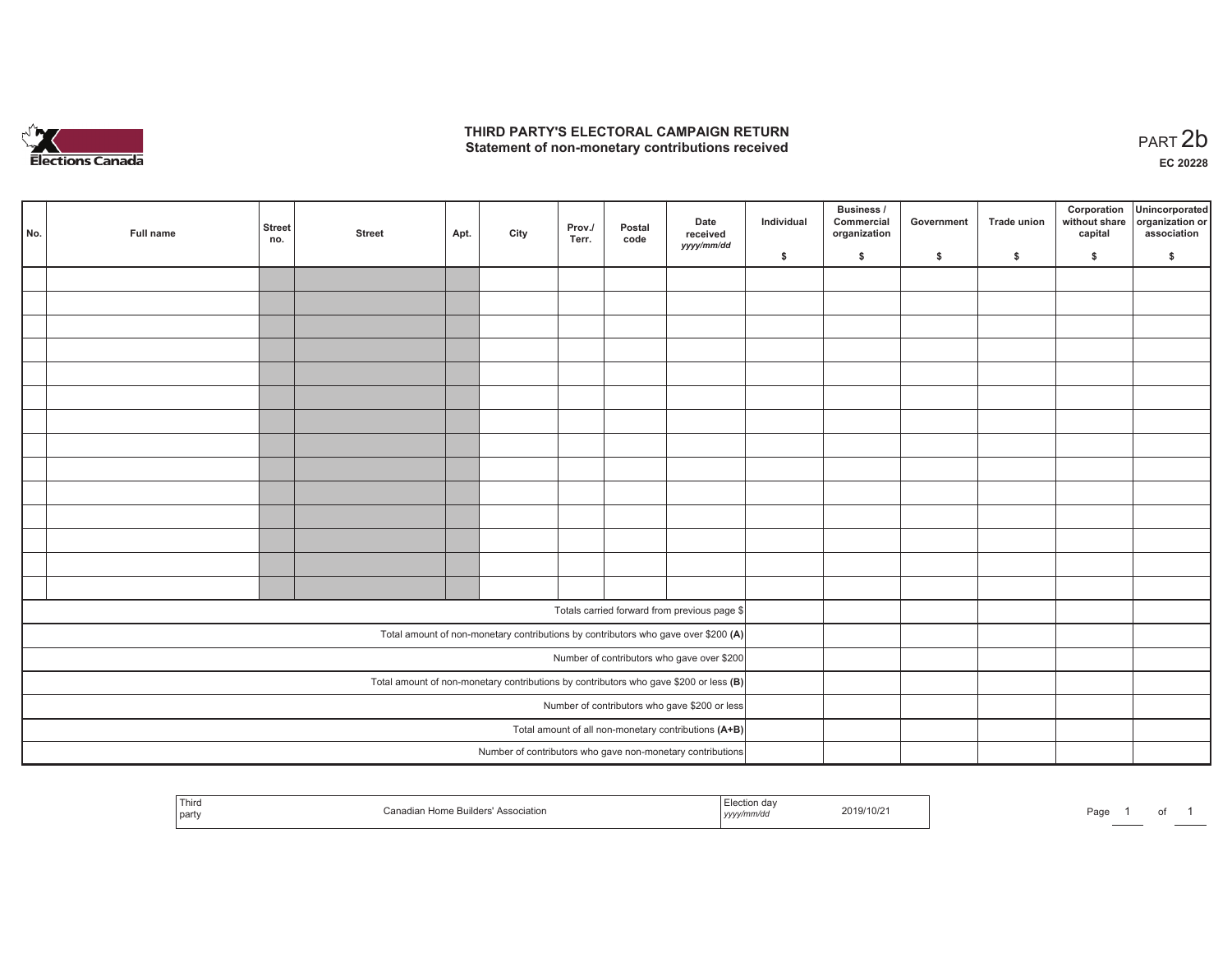

## **THIRD PARTY'S ELECTORAL CAMPAIGN RETURN STATE:** PERSON SELECTORAL CAMPAIGN RETURN<br>
Statement of operating loans received

**EC 20228**

| No. | Full name | <b>Street</b><br>no. | <b>Street</b> | Apt. | City | Prov./<br>Terr. | Postal<br>code | Date<br>received                                                | Individual | Business /<br>Commercial<br>organization | Government | <b>Trade union</b> | Corporation<br>capital | Unincorporated<br>without share organization or<br>association |
|-----|-----------|----------------------|---------------|------|------|-----------------|----------------|-----------------------------------------------------------------|------------|------------------------------------------|------------|--------------------|------------------------|----------------------------------------------------------------|
|     |           |                      |               |      |      |                 |                | yyyy/mm/dd                                                      | \$         | \$                                       | \$         | \$                 | \$                     | \$                                                             |
|     |           |                      |               |      |      |                 |                |                                                                 |            |                                          |            |                    |                        |                                                                |
|     |           |                      |               |      |      |                 |                |                                                                 |            |                                          |            |                    |                        |                                                                |
|     |           |                      |               |      |      |                 |                |                                                                 |            |                                          |            |                    |                        |                                                                |
|     |           |                      |               |      |      |                 |                |                                                                 |            |                                          |            |                    |                        |                                                                |
|     |           |                      |               |      |      |                 |                |                                                                 |            |                                          |            |                    |                        |                                                                |
|     |           |                      |               |      |      |                 |                |                                                                 |            |                                          |            |                    |                        |                                                                |
|     |           |                      |               |      |      |                 |                |                                                                 |            |                                          |            |                    |                        |                                                                |
|     |           |                      |               |      |      |                 |                |                                                                 |            |                                          |            |                    |                        |                                                                |
|     |           |                      |               |      |      |                 |                |                                                                 |            |                                          |            |                    |                        |                                                                |
|     |           |                      |               |      |      |                 |                |                                                                 |            |                                          |            |                    |                        |                                                                |
|     |           |                      |               |      |      |                 |                |                                                                 |            |                                          |            |                    |                        |                                                                |
|     |           |                      |               |      |      |                 |                |                                                                 |            |                                          |            |                    |                        |                                                                |
|     |           |                      |               |      |      |                 |                |                                                                 |            |                                          |            |                    |                        |                                                                |
|     |           |                      |               |      |      |                 |                |                                                                 |            |                                          |            |                    |                        |                                                                |
|     |           |                      |               |      |      |                 |                | Totals carried forward from previous page \$                    |            |                                          |            |                    |                        |                                                                |
|     |           |                      |               |      |      |                 |                | Total amount of loans by lenders who provided over \$200 (A)    |            |                                          |            |                    |                        |                                                                |
|     |           |                      |               |      |      |                 |                | Number of lenders who provided over \$200                       |            |                                          |            |                    |                        |                                                                |
|     |           |                      |               |      |      |                 |                | Total amount of loans by lenders who provided \$200 or less (B) |            |                                          |            |                    |                        |                                                                |
|     |           |                      |               |      |      |                 |                | Number of lenders who provided \$200 or less                    |            |                                          |            |                    |                        |                                                                |
|     |           |                      |               |      |      |                 |                | Total amount of all loans (A+B)                                 |            |                                          |            |                    |                        |                                                                |
|     |           |                      |               |      |      |                 |                | Number of all lenders who provided loans                        |            |                                          |            |                    |                        |                                                                |

| $-1$<br>' Third<br>  party | ne Builders'<br>' Association<br>aon | Flection<br>ua<br>yyyymmvaa | 2019/10/2 | $P$ aqe |  |  |  |
|----------------------------|--------------------------------------|-----------------------------|-----------|---------|--|--|--|
|----------------------------|--------------------------------------|-----------------------------|-----------|---------|--|--|--|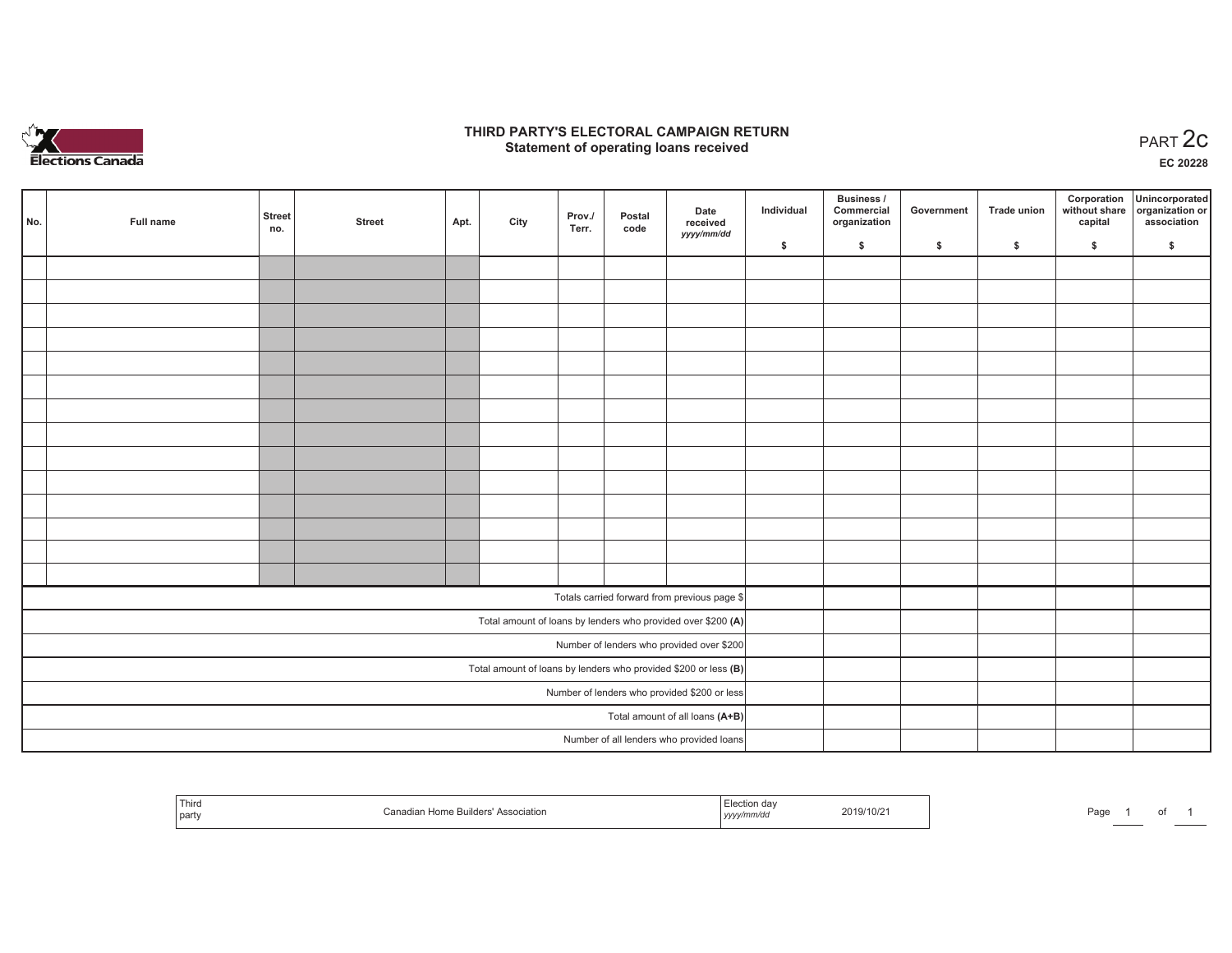

## **THIRD PARTY'S ELECTORAL CAMPAIGN RETURN Summary of inflows** PART 2d

| No.   | Type of contributor / lender                    | Monetary<br>contributions<br>(Part 2a)<br>\$ | Non-monetary<br>contributions<br>(Part 2b)<br>\$ | Loans<br>(Part 2c)<br>\$ | <b>Total</b><br>\$ | Number of<br>contributors and<br>lenders |
|-------|-------------------------------------------------|----------------------------------------------|--------------------------------------------------|--------------------------|--------------------|------------------------------------------|
|       |                                                 |                                              |                                                  |                          |                    |                                          |
| 1.    | Individuals                                     |                                              |                                                  |                          |                    |                                          |
|       | 2. Businesses / Commercial organizations        |                                              |                                                  |                          |                    |                                          |
|       | 3. Governments                                  |                                              |                                                  |                          |                    |                                          |
| 4.    | Trade unions                                    |                                              |                                                  |                          |                    |                                          |
| 5.    | Corporations without share capital              |                                              |                                                  |                          |                    |                                          |
|       | 6. Unincorporated organizations or associations |                                              |                                                  |                          |                    |                                          |
| 7.    | Total (items 1 to 6)                            |                                              |                                                  |                          |                    |                                          |
| Total |                                                 |                                              |                                                  |                          |                    |                                          |
|       | 8. Amount of third party's resources used       |                                              |                                                  |                          |                    |                                          |
|       | 9. Grand total (items $7$ and $8$ )             |                                              |                                                  |                          |                    |                                          |

| Third<br>party | Home Builders' Association<br>$'$ anadian<br>Canadian | :lection dav<br>yyyy/mm/dd | 2019/10/21 |
|----------------|-------------------------------------------------------|----------------------------|------------|
|----------------|-------------------------------------------------------|----------------------------|------------|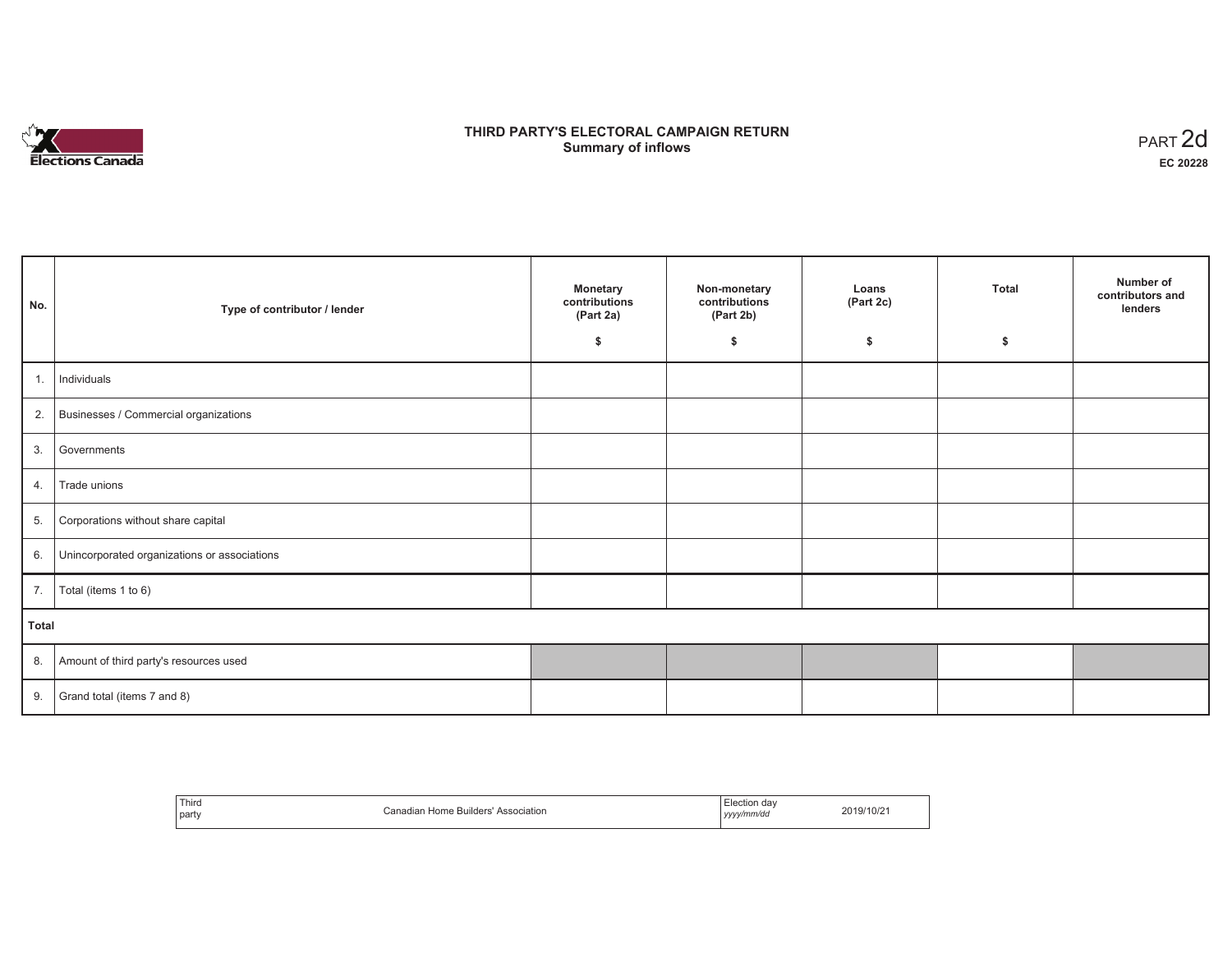

## **THIRD PARTY'S ELECTORAL CAMPAIGN RETURN Statement of expenses incurred for regulated activities that take place during the pre-election period**  *(Only applicable to a fixed-date general election)*

For a list of expense types, expense categories and expense subcategories, refer to Annex II in the Instructions.

| No. | Date<br>incurred<br>yyyy/mm/dd | ED Code<br>(if applicable) | Supplier | <b>Expense type</b> | Expense<br>category | Expense<br>subcategory | Starting date<br>of activity,<br>advertisement<br>or survey<br>yyyy/mm/dd | Ending date<br>of activity,<br>advertisement<br>or survey<br>yyyy/mm/dd | Place of activity or<br>advertisement        | Expense amount<br>\$ |
|-----|--------------------------------|----------------------------|----------|---------------------|---------------------|------------------------|---------------------------------------------------------------------------|-------------------------------------------------------------------------|----------------------------------------------|----------------------|
|     |                                |                            |          |                     |                     |                        |                                                                           |                                                                         |                                              |                      |
|     |                                |                            |          |                     |                     |                        |                                                                           |                                                                         |                                              |                      |
|     |                                |                            |          |                     |                     |                        |                                                                           |                                                                         |                                              |                      |
|     |                                |                            |          |                     |                     |                        |                                                                           |                                                                         |                                              |                      |
|     |                                |                            |          |                     |                     |                        |                                                                           |                                                                         |                                              |                      |
|     |                                |                            |          |                     |                     |                        |                                                                           |                                                                         |                                              |                      |
|     |                                |                            |          |                     |                     |                        |                                                                           |                                                                         |                                              |                      |
|     |                                |                            |          |                     |                     |                        |                                                                           |                                                                         |                                              |                      |
|     |                                |                            |          |                     |                     |                        |                                                                           |                                                                         |                                              |                      |
|     |                                |                            |          |                     |                     |                        |                                                                           |                                                                         |                                              |                      |
|     |                                |                            |          |                     |                     |                        |                                                                           |                                                                         |                                              |                      |
|     |                                |                            |          |                     |                     |                        |                                                                           |                                                                         |                                              |                      |
|     |                                |                            |          |                     |                     |                        |                                                                           |                                                                         |                                              |                      |
|     |                                |                            |          |                     |                     |                        |                                                                           |                                                                         |                                              |                      |
|     |                                |                            |          |                     |                     |                        |                                                                           |                                                                         |                                              |                      |
|     |                                |                            |          |                     |                     |                        |                                                                           |                                                                         |                                              |                      |
|     |                                |                            |          |                     |                     |                        |                                                                           |                                                                         |                                              |                      |
|     |                                |                            |          |                     |                     |                        |                                                                           |                                                                         | Totals carried forward from previous page \$ |                      |
|     | Total \$                       |                            |          |                     |                     |                        |                                                                           |                                                                         |                                              |                      |

| i nifo<br>part | ciation<br>вш<br>wanaun | ,,,,, | 1/10/2<br>. | ⊶הר<br>'du |  |  |
|----------------|-------------------------|-------|-------------|------------|--|--|
|----------------|-------------------------|-------|-------------|------------|--|--|

 $_{\sf PART}$ 3a **EC 20228**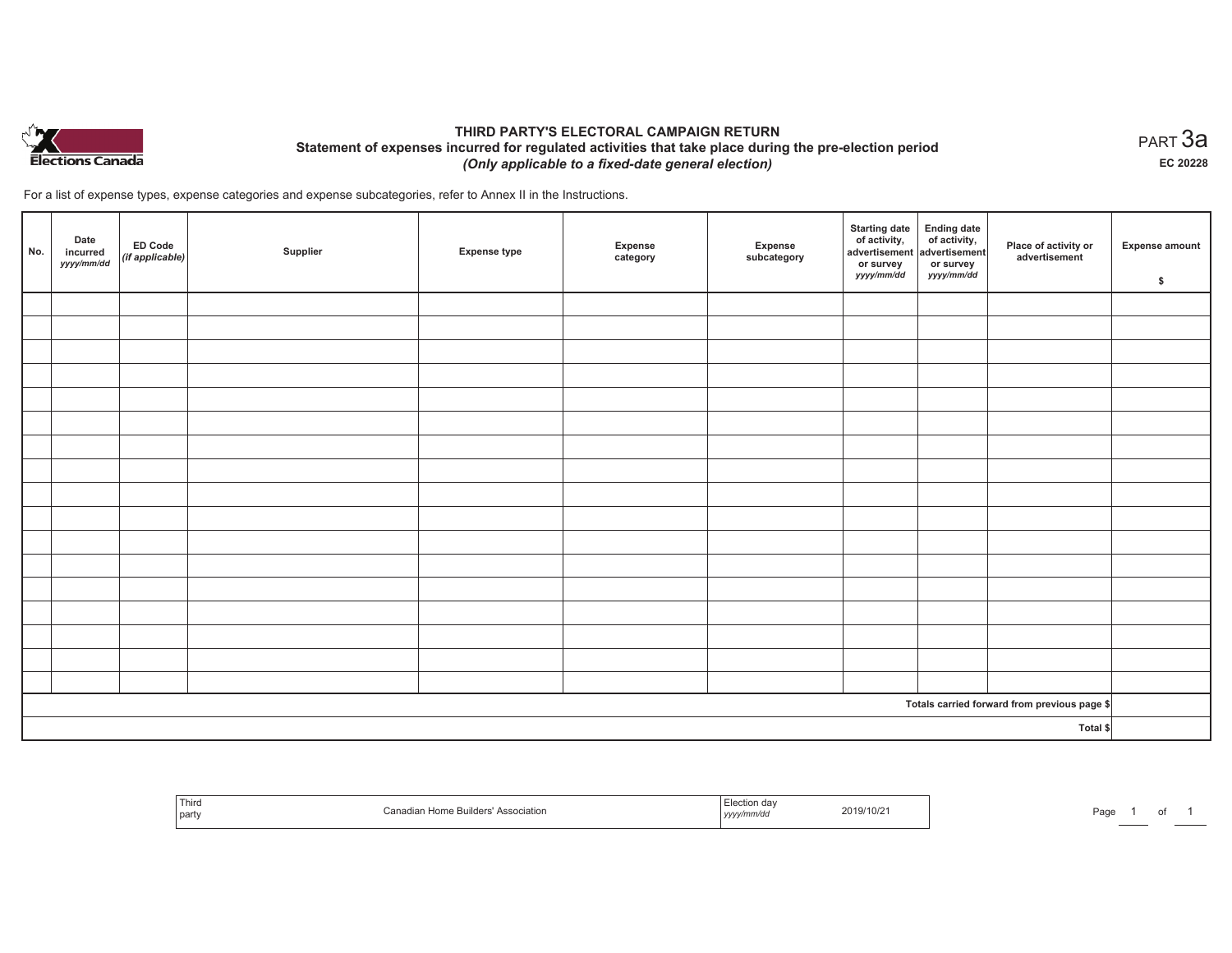

# **THIRD PARTY'S ELECTORAL CAMPAIGN RETURN Statement of expenses incurred for regulated activities that take place during the election period**<br>PART  $3\mathsf{b}$

**EC 20228**

For a list of expense types, expense categories and expense subcategories, refer to Annex II in the Instructions.

| No.            | Date<br>incurred<br>yyyy/mm/dd | <b>ED Code</b><br>(if applicable) | Supplier  | <b>Expense type</b>         | <b>Expense</b><br>category | <b>Expense</b><br>subcategory | <b>Starting date</b><br>of activity,<br>advertisement<br>or survey<br>yyyy/mm/dd | <b>Ending date</b><br>of activity,<br>advertisement<br>or survey<br>yyyy/mm/dd | Place of activity or<br>advertisement        | <b>Expense amount</b><br>\$ |
|----------------|--------------------------------|-----------------------------------|-----------|-----------------------------|----------------------------|-------------------------------|----------------------------------------------------------------------------------|--------------------------------------------------------------------------------|----------------------------------------------|-----------------------------|
|                | 2019/08/29                     |                                   | Twitter   | <b>Election Advertising</b> | Advertising                | Social media                  | 2019/08/27                                                                       | 2019/09/27                                                                     | Canada                                       | 15.00                       |
| 2              | 2019/09/02                     |                                   | Twitter   | <b>Election Advertising</b> | Advertising                | Social media                  | 2019/08/28                                                                       | 2019/08/31                                                                     | Canada                                       | 60.00                       |
| 3              | 2019/09/09                     |                                   | Twitter   | <b>Election Advertising</b> | Advertising                | Social media                  | 2019/09/01                                                                       | 2019/09/07                                                                     | Canada                                       | 105.00                      |
| $\overline{4}$ | 2019/09/16                     |                                   | Twitter   | <b>Election Advertising</b> | Advertising                | Social media                  | 2019/09/08                                                                       | 2019/09/14                                                                     | Canada                                       | 120.00                      |
| 5              | 2019/09/23                     |                                   | Twitter   | <b>Election Advertising</b> | Advertising                | Social media                  | 2019/09/15                                                                       | 2019/09/21                                                                     | Canada                                       | 546.95                      |
| 6              | 2019/09/24                     |                                   | Facebook  | <b>Election Advertising</b> | Advertising                | Social media                  | 2019/09/05                                                                       | 2019/09/06                                                                     | Canada                                       | 1.89                        |
| $\overline{7}$ | 2019/09/24                     |                                   | Facebook  | <b>Election Advertising</b> | Advertising                | Social media                  | 2019/09/06                                                                       | 2019/09/13                                                                     | Canada                                       | 99.74                       |
| 8              | 2019/09/24                     |                                   | Facebook  | <b>Election Advertising</b> | Advertising                | Social media                  | 2019/09/13                                                                       | 2019/09/20                                                                     | Canada                                       | 299.58                      |
| 9              | 2019/09/24                     |                                   | Facebook  | Election Advertising        | Advertising                | Social media                  | 2019/09/23                                                                       | 2019/09/24                                                                     | Canada                                       | 25.66                       |
| 10             | 2019/09/11                     |                                   | Instagram | <b>Election Advertising</b> | Advertising                | Social media                  | 2019/09/10                                                                       | 2019/09/11                                                                     | Canada                                       | 0.08                        |
| 11             | 2019/09/24                     |                                   | Instagram | <b>Election Advertising</b> | Advertising                | Social media                  | 2019/09/06                                                                       | 2019/09/13                                                                     | Canada                                       | 99.65                       |
| 12             | 2019/09/24                     |                                   | Instagram | <b>Election Advertising</b> | Advertising                | Social media                  | 2019/09/17                                                                       | 2019/09/24                                                                     | Canada                                       | 208.86                      |
| 13             | 2019/10/18                     |                                   | Narcity   | <b>Election Advertising</b> | Advertising                | Social media                  | 2019/10/07                                                                       | 2019/10/20                                                                     | Canada                                       | 11,017.50                   |
|                |                                |                                   |           |                             |                            |                               |                                                                                  |                                                                                |                                              |                             |
|                |                                |                                   |           |                             |                            |                               |                                                                                  |                                                                                |                                              |                             |
|                |                                |                                   |           |                             |                            |                               |                                                                                  |                                                                                |                                              |                             |
|                |                                |                                   |           |                             |                            |                               |                                                                                  |                                                                                |                                              |                             |
|                |                                |                                   |           |                             |                            |                               |                                                                                  |                                                                                | Totals carried forward from previous page \$ |                             |
|                | Total \$                       |                                   |           |                             |                            |                               |                                                                                  |                                                                                |                                              | 12,599.91                   |

| ection dav<br>110/2<br>2019/<br>yyyy/mm/da | Third<br>Canadian Home Builders'<br>' Association<br>party |
|--------------------------------------------|------------------------------------------------------------|
|--------------------------------------------|------------------------------------------------------------|

Page 1 of 3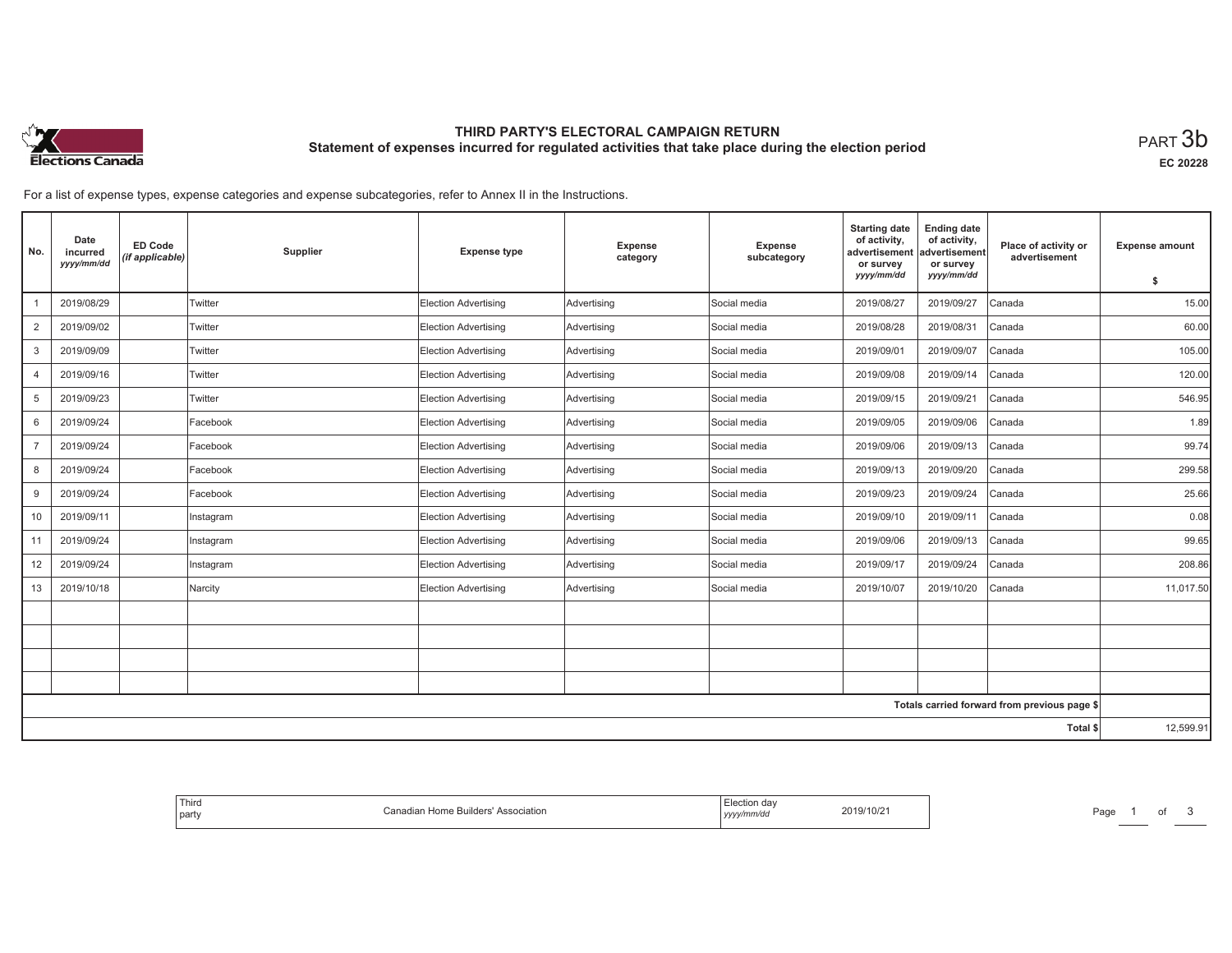

# **THIRD PARTY'S ELECTORAL CAMPAIGN RETURN Statement of expenses incurred for regulated activities that take place during the election period**<br>PART  $3\mathsf{b}$

**EC 20228**

For a list of expense types, expense categories and expense subcategories, refer to Annex II in the Instructions.

| No.            | Date<br>incurred<br>yyyy/mm/dd | <b>ED Code</b><br>(if applicable) | Supplier                   | <b>Expense type</b>  | Expense<br>category | Expense<br>subcategory | <b>Starting date</b><br>of activity,<br>advertisement<br>or survey<br>yyyy/mm/dd | <b>Ending date</b><br>of activity,<br>advertisement<br>or survey<br>yyyy/mm/dd | Place of activity or<br>advertisement        | <b>Expense amount</b> |
|----------------|--------------------------------|-----------------------------------|----------------------------|----------------------|---------------------|------------------------|----------------------------------------------------------------------------------|--------------------------------------------------------------------------------|----------------------------------------------|-----------------------|
|                |                                |                                   |                            |                      |                     |                        |                                                                                  |                                                                                |                                              | \$                    |
| $\mathbf{1}$   | 2019/09/30                     |                                   | Earnscliffe Strategy Group | Election Survey      | Election Survey     | Election Survey        | 2019/07/02                                                                       | 2019/10/08                                                                     | Canada                                       | 36,160.00             |
| 2              | 2019/09/30                     |                                   | Twitter                    | Election Advertising | Advertising         | Social Media           | 2019/09/22                                                                       | 2019/09/28                                                                     | Canada                                       | 103.04                |
| 3              | 2019/10/02                     |                                   | Twitter                    | Election Advertising | Advertising         | Social Media           | 2019/09/29                                                                       | 2019/09/30                                                                     | Canada                                       | 100.00                |
| $\overline{4}$ | 2019/10/09                     |                                   | Twitter                    | Election Advertising | Advertising         | Social Media           | 2019/10/01                                                                       | 2019/10/07                                                                     | Canada                                       | 500.00                |
| 5              | 2019/09/30                     |                                   | Facebook                   | Election Advertising | Advertising         | Social Media           | 2019/09/24                                                                       | 2019/09/29                                                                     | Canada                                       | 133.50                |
| 6              | 2019/10/11                     |                                   | Facebook                   | Election Advertising | Advertising         | Social Media           | 2019/09/28                                                                       | 2019/10/10                                                                     | Canada                                       | 469.59                |
| $\overline{7}$ | 2019/09/30                     |                                   | Instagram                  | Election Advertising | Advertising         | Social Media           | 2019/09/24                                                                       | 2019/09/29                                                                     | Canada                                       | 1.14                  |
| 8              | 2019/10/11                     |                                   | Instagram                  | Election Advertising | Advertising         | Social Media           | 2019/09/28                                                                       | 2019/10/10                                                                     | Canada                                       | 421.26                |
|                |                                |                                   |                            |                      |                     |                        |                                                                                  |                                                                                |                                              |                       |
|                |                                |                                   |                            |                      |                     |                        |                                                                                  |                                                                                |                                              |                       |
|                |                                |                                   |                            |                      |                     |                        |                                                                                  |                                                                                |                                              |                       |
|                |                                |                                   |                            |                      |                     |                        |                                                                                  |                                                                                |                                              |                       |
|                |                                |                                   |                            |                      |                     |                        |                                                                                  |                                                                                |                                              |                       |
|                |                                |                                   |                            |                      |                     |                        |                                                                                  |                                                                                |                                              |                       |
|                |                                |                                   |                            |                      |                     |                        |                                                                                  |                                                                                |                                              |                       |
|                |                                |                                   |                            |                      |                     |                        |                                                                                  |                                                                                |                                              |                       |
|                |                                |                                   |                            |                      |                     |                        |                                                                                  |                                                                                |                                              |                       |
|                |                                |                                   |                            |                      |                     |                        |                                                                                  |                                                                                | Totals carried forward from previous page \$ | 12,599.91             |
|                |                                |                                   |                            |                      |                     |                        |                                                                                  |                                                                                | Total \$                                     | 50,488.91             |
|                |                                |                                   |                            |                      |                     |                        |                                                                                  |                                                                                |                                              |                       |

| Election day<br>2019/10/21<br>Canadian Home Builders' Association<br>yyyy/mm/dd |
|---------------------------------------------------------------------------------|
|---------------------------------------------------------------------------------|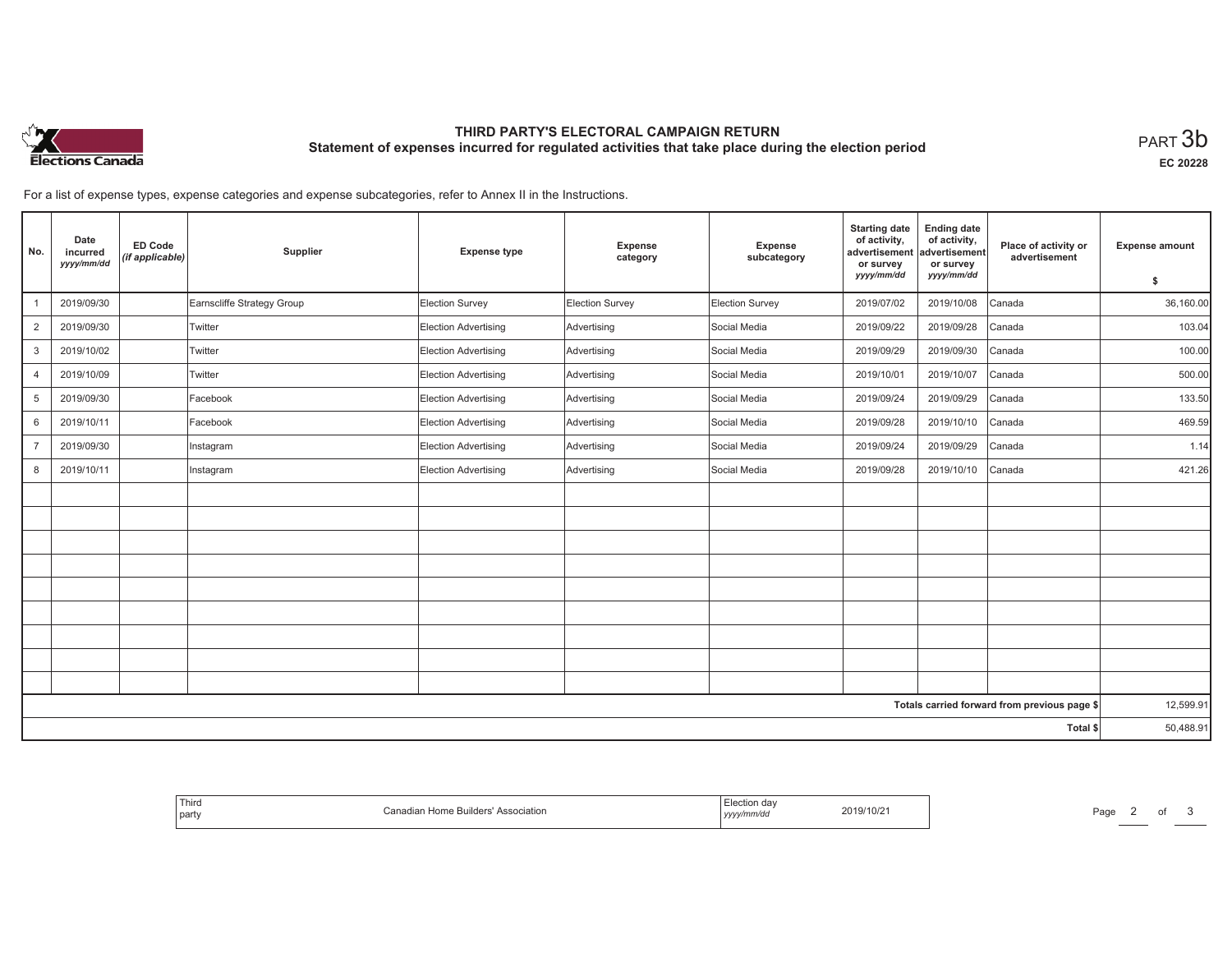

# **THIRD PARTY'S ELECTORAL CAMPAIGN RETURN Statement of expenses incurred for regulated activities that take place during the election period**<br>PART  $3\mathsf{b}$

**EC 20228**

For a list of expense types, expense categories and expense subcategories, refer to Annex II in the Instructions.

| No.            | Date<br>incurred<br>yyyy/mm/dd | <b>ED Code</b><br>(if applicable) | Supplier  | <b>Expense type</b>         | Expense<br>category | Expense<br>subcategory | <b>Starting date</b><br>of activity.<br>advertisement<br>or survey | <b>Ending date</b><br>of activity,<br>advertisement<br>or survey | Place of activity or<br>advertisement        | <b>Expense amount</b> |
|----------------|--------------------------------|-----------------------------------|-----------|-----------------------------|---------------------|------------------------|--------------------------------------------------------------------|------------------------------------------------------------------|----------------------------------------------|-----------------------|
|                |                                |                                   |           |                             |                     |                        | yyyy/mm/dd                                                         | yyyy/mm/dd                                                       |                                              | \$                    |
|                | 2019/10/08                     |                                   | Twitter   | Election Advertising        | Election            | Social Media           | 2019/10/08                                                         | 2019/10/21                                                       | Canada                                       | 99.07                 |
| 2              | 2019/10/19                     |                                   | Twitter   | <b>Election Advertising</b> | Election            | Social Media           | 2019/10/09                                                         | 2019/10/21                                                       | Canada                                       | 97.69                 |
| 3              | 2019/10/10                     |                                   | Twitter   | Election Advertising        | Election            | Social Media           | 2019/10/10                                                         | 2019/10/21                                                       | Canada                                       | 61.93                 |
| $\overline{4}$ | 2019/10/11                     |                                   | Twitter   | <b>Election Advertising</b> | Election            | Social Media           | 2019/10/11                                                         | 2019/10/21                                                       | Canada                                       | 84.15                 |
| 5              | 2019/10/12                     |                                   | Twitter   | <b>Election Advertising</b> | Election            | Social Media           | 2019/10/12                                                         | 2019/10/21                                                       | Canada                                       | 7.15                  |
| 6              | 2019/10/17                     |                                   | Twitter   | Election Advertising        | Election            | Social Media           | 2019/10/17                                                         | 2019/10/21                                                       | Canada                                       | 97.56                 |
| $\overline{7}$ | 2019/10/18                     |                                   | Twitter   | <b>Election Advertising</b> | Election            | Social Media           | 2019/10/18                                                         | 2019/10/21                                                       | Canada                                       | 219.16                |
| 8              | 2019/10/19                     |                                   | Twitter   | <b>Election Advertising</b> | Election            | Social Media           | 2019/10/19                                                         | 2019/10/21                                                       | Canada                                       | 218.57                |
| 9              | 2019/10/20                     |                                   | Twitter   | Election Advertising        | Election            | Social Media           | 2019/10/20                                                         | 2019/10/21                                                       | Canada                                       | 164.13                |
| 10             | 2019/10/21                     |                                   | Twitter   | Election Advertising        | Election            | Social Media           | 2019/10/21                                                         | 2019/10/21                                                       | Canada                                       | 0.57                  |
| 11             | 2019/10/09                     |                                   | Facebook  | Election Advertising        | Election            | Social Media           | 2009/10/09                                                         | 2019/10/21                                                       | Canada                                       | 299.53                |
| 12             | 2019/10/11                     |                                   | Facebook  | Election Advertising        | Election            | Social Media           | 2019/10/11                                                         | 2019/10/21                                                       | Canada                                       | 261.75                |
| 13             | 2019/10/11                     |                                   | Facebook  | <b>Election Advertising</b> | Election            | Social Media           | 2019/10/11                                                         | 2019/10/21                                                       | Canada                                       | 170.17                |
| 14             | 2019/10/11                     |                                   | Instagram | <b>Election Advertising</b> | Election            | Social Media           | 2019/10/11                                                         | 2019/10/21                                                       | Canada                                       | 170.23                |
|                |                                |                                   |           |                             |                     |                        |                                                                    |                                                                  |                                              |                       |
|                |                                |                                   |           |                             |                     |                        |                                                                    |                                                                  |                                              |                       |
|                |                                |                                   |           |                             |                     |                        |                                                                    |                                                                  |                                              |                       |
|                |                                |                                   |           |                             |                     |                        |                                                                    |                                                                  | Totals carried forward from previous page \$ | 50,488.91             |
|                | Total \$                       |                                   |           |                             |                     |                        |                                                                    |                                                                  |                                              |                       |

| tion<br>ULZ<br>. | J <sub>II</sub><br>∴an<br>าเลtion |
|------------------|-----------------------------------|
|------------------|-----------------------------------|